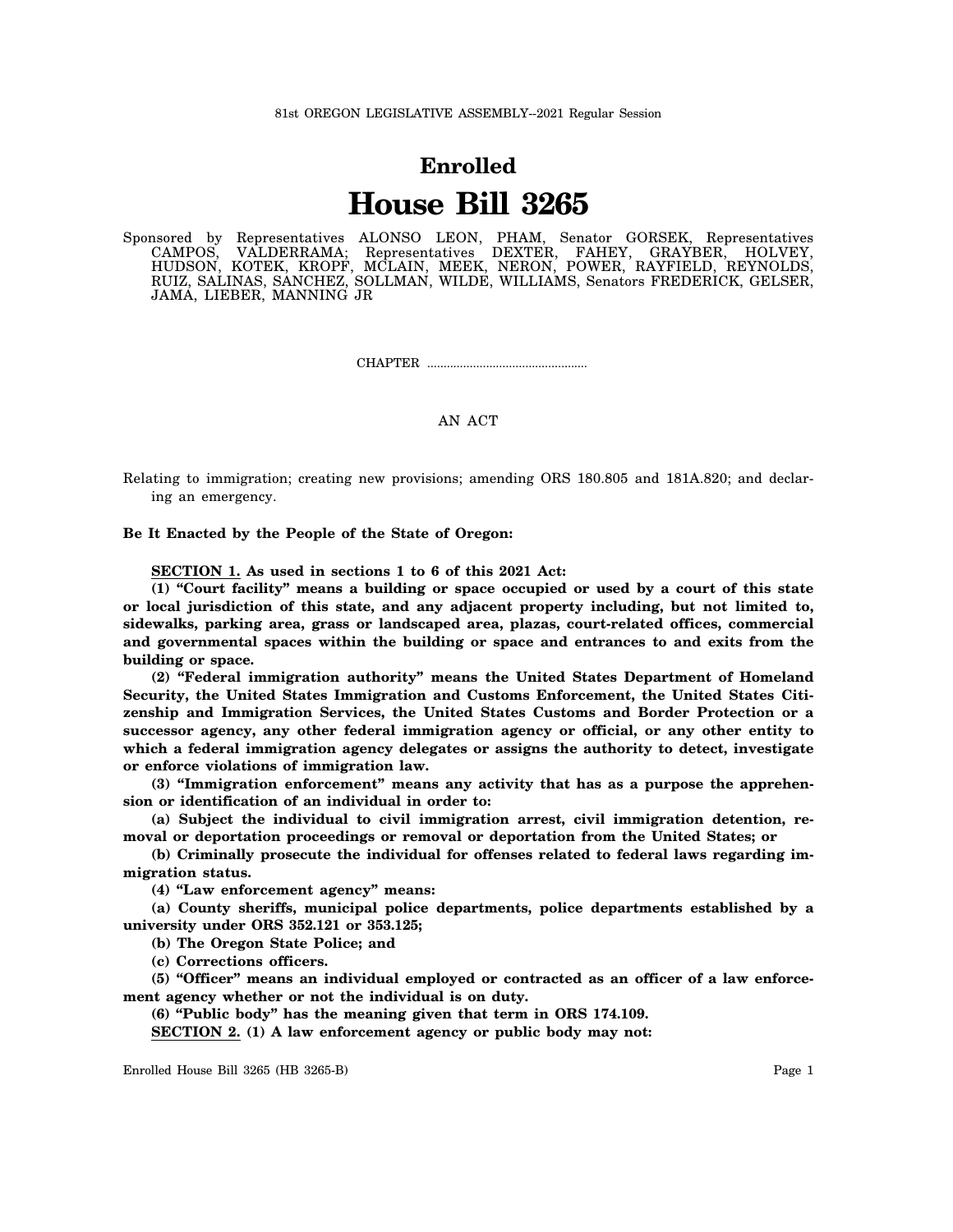**(a) Except as required by state or federal law, deny services, benefits, privileges or opportunities to an individual in custody, or on parole, probation or post-prison supervision, on the basis of known or suspected immigration status, the existence of an immigration detainer, hold, notification or other related federal immigration request or a civil immigration warrant;**

**(b) Inquire into or collect information about an individual's immigration or citizenship status or country of birth unless:**

**(A) The information is required to advance an investigation into a violation of state or local criminal law;**

**(B) The information is submitted to a court of this state, whether orally or in writing, in connection with a proceeding in that court; or**

**(C) As necessary to determine the individual's eligibility for a benefit that the individual is seeking; or**

**(c) Provide information about an individual in the custody of the public body or law enforcement agency to a federal immigration authority for the purpose of civil immigration enforcement, except:**

**(A) As may be required by a judicial subpoena issued as part of a court proceeding or by another compulsory court-issued legal process; or**

**(B) To the extent that the information is available to the general public and under the same terms and conditions as the information is available to the general public.**

**(2) For purposes of subsection (1)(c)(A) of this section, a judicial subpoena does not include an administrative subpoena created and signed by a federal immigration authority.**

**(3) To ensure compliance with all treaty obligations, including consular notification, and state and federal laws, on the commitment or detainment of an individual, a law enforcement agency shall explain to the individual in writing, with interpretation into another language if requested:**

**(a) The individual's right to refuse to disclose the individual's nationality, citizenship or immigration status; and**

**(b) That disclosure of the individual's nationality, citizenship or immigration status may result in civil or criminal immigration enforcement, including removal from the United States.**

**(4) Any person may bring a civil action against a law enforcement agency or public body that violates subsections (1) to (3) of this section to enjoin the violation.**

**SECTION 3. (1) Public facilities, property, moneys, equipment, technology or personnel may not be used for the purpose of investigating, detecting, apprehending, arresting, detaining or holding individuals for immigration enforcement.**

**(2) Actions with a purpose described in subsection (1) of this section include, but are not limited to, the following:**

**(a) Granting a federal immigration agency access to an area of a facility that is not normally open to the public.**

**(b) Supporting or assisting a federal agency in immigration enforcement, including but not limited to any of the following:**

**(A) Providing information, including but not limited to an individual's contact information, country of birth, custody status, release date, parole, probation or post-prison supervision appointment dates or times, or home or work address, except as provided in section 2 of this 2021 Act;**

**(B) Investigating or interrogating individuals for immigration enforcement; or**

**(C) Establishing traffic perimeters for the purpose of supporting or facilitating immigration enforcement.**

**(3)(a) If a public body receives a communication or request from a federal agency that relates to immigration enforcement, other than a judicial subpoena described in section 2 (1)(c)(A) of this 2021 Act, the public body shall decline the request and document the com-**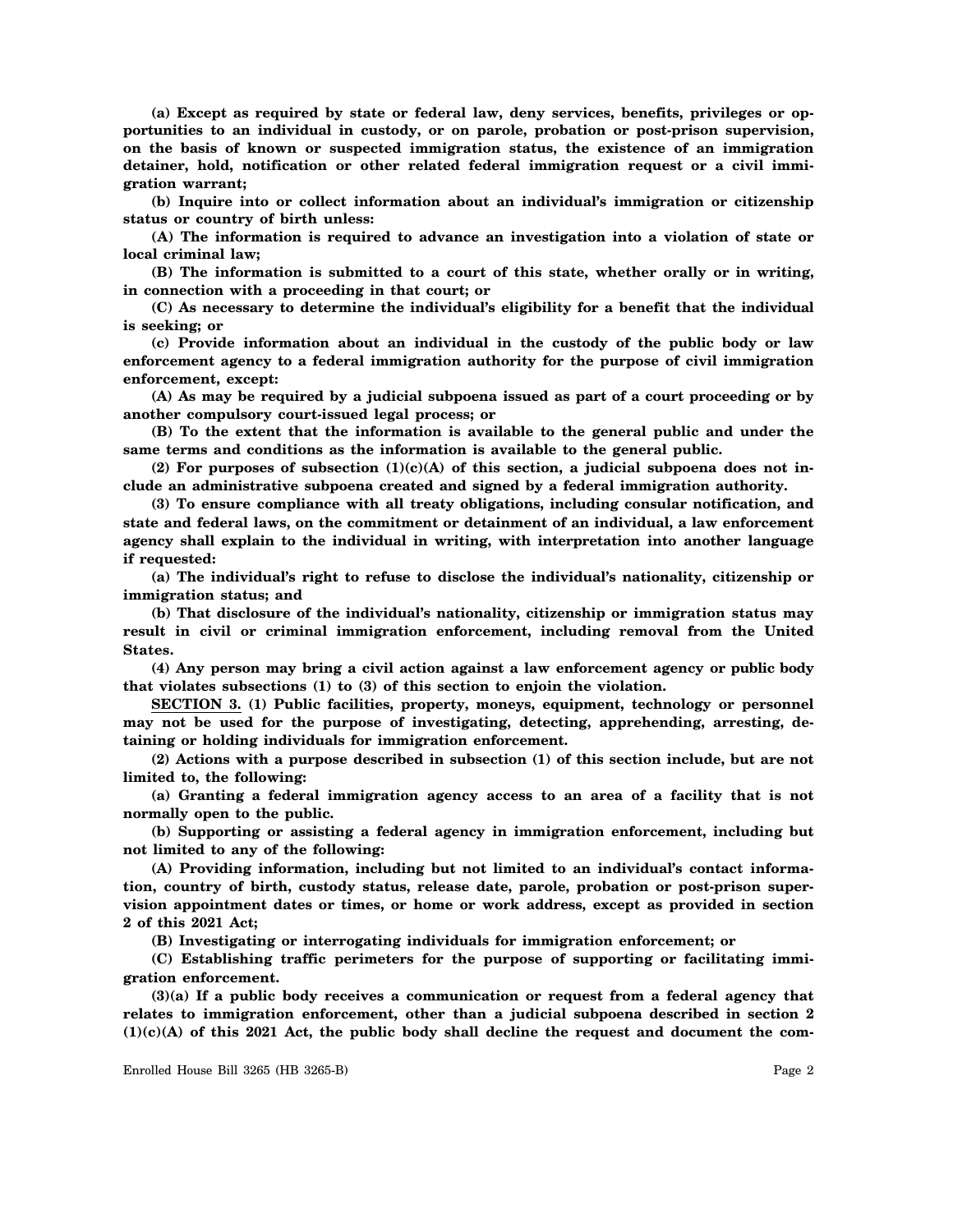**munication or request. The documentation described in this subsection must be provided to the director or other similar management personnel of the public body.**

**(b) The public body shall submit the information documented under this subsection to the Oregon Criminal Justice Commission pursuant to procedures established by the commission. The commission shall require at least monthly submission of the information described in this subsection.**

**(c) A public body shall adopt internal procedures to carry out this subsection.**

**(4)(a) The commission shall publish and continually update, on a website operated by or on behalf of the commission, an entry for each communication or request described in subsection (3) of this section, the public body that received the communication or request, the federal agency involved in the communication or that made the request and a summary of the public body's response to the communication or request.**

**(b) The information contained on the website described in this subsection may not contain any personally identifiable information of the individuals involved in the communication or request, including of an individual targeted by federal immigration authorities, an individual who reported the communication or request, an individual who witnessed the communication or request or report of the communication or request or the family members of an individual described in this paragraph.**

**(c)(A) Information obtained by the commission under this subsection may be used only for statistical purposes and coordination with the sanctuary violation reporting mechanism established under section 4 of this 2021 Act.**

**(B) Information described in this subsection that may reveal the identity of an individual described in paragraph (b) of this subsection is exempt from disclosure under ORS 192.311 to 192.478.**

**(C) Pursuant to a request from the Department of Justice, the commission may release to the department information described in this subsection that is necessary to investigate a report made to the sanctuary violation reporting mechanism established under section 4 of this 2021 Act if the information is used to support an individual described in paragraph (b) of this subsection.**

**(d) Not later than July 1, 2022, and at least annually thereafter, the commission shall issue a report that summarizes the information reported to the commission and published on the website described in this subsection. The commission shall provide the report to the Governor, the Legislative Assembly, the district attorneys of this state, the Department of State Police, each law enforcement agency in this state and the Department of Public Safety Standards and Training.**

**(5) Any person may bring a civil action against a law enforcement agency or public body that violates subsection (1) of this section to enjoin the violation.**

**SECTION 4. (1) The Department of Justice shall establish a sanctuary violation reporting mechanism to receive reports of alleged violations of sections 2 and 3 of this 2021 Act and ORS 180.805 and 181A.820. The sanctuary violation reporting mechanism must include a staffed telephone hotline and an online system that allows for electronic reporting.**

**(2) The sanctuary violation reporting mechanism must:**

**(a) Be coordinated with the Oregon Criminal Justice Commission to develop a standardized intake process for reports made through the hotline or online system;**

**(b) Collect all data possible regarding agencies, personnel, locations and individuals involved with violations reported through the hotline or online system;**

**(c) Provide culturally competent assistance, referrals and resources to an individual targeted by a violation reported through the hotline or online system, and ensure that the assistance, referrals and resources are designed to reduce the effects of trauma and prevent further trauma; and**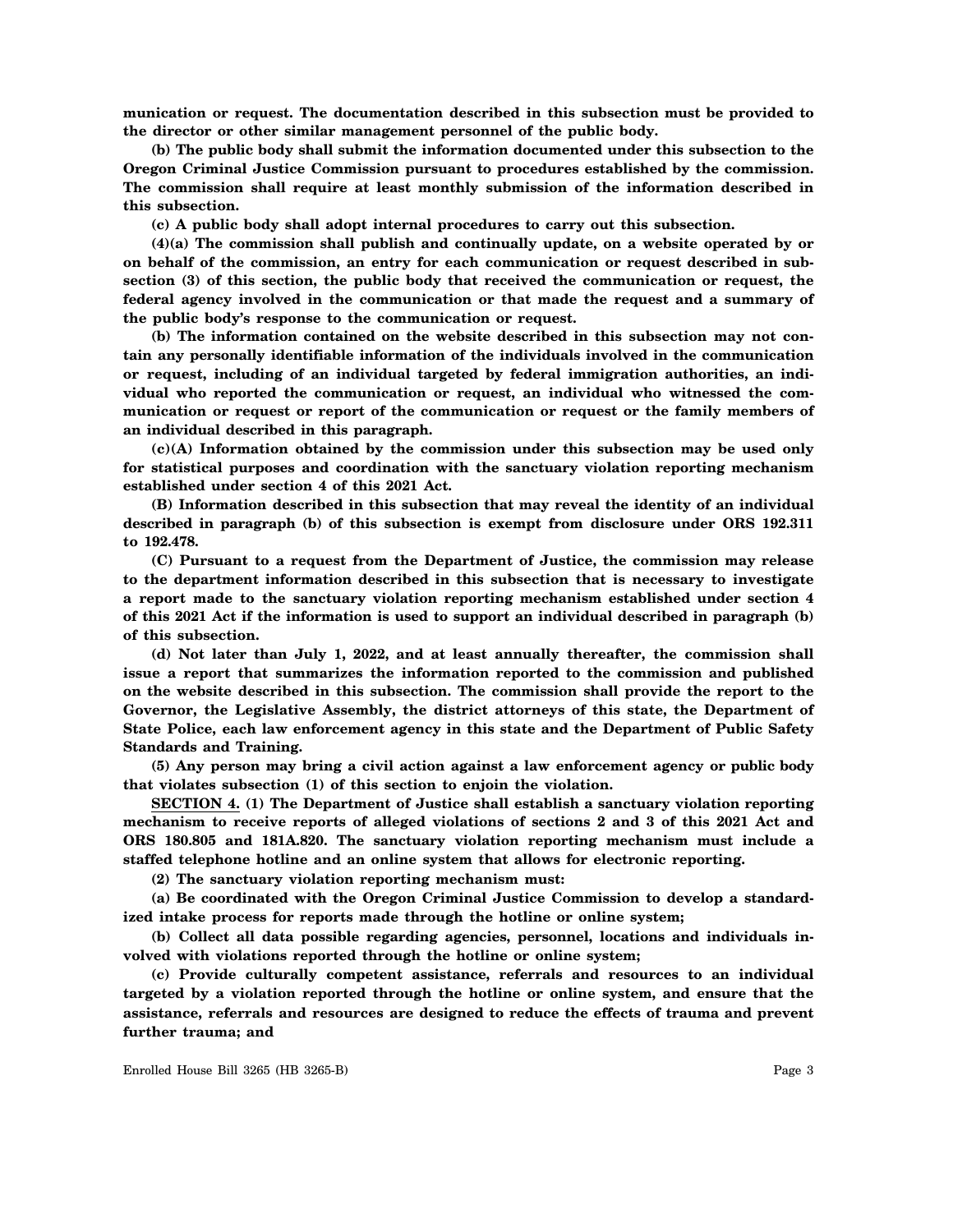**(d) Coordinate with local organizations and service providers to assist individuals targeted by violations reported through the hotline or online system and families of those individuals.**

**(3) The department, in coordination with the commission, shall publish and continually update, on a website operated by or on behalf of the department:**

**(a) The number of complaints received by the mechanism established under subsection (1) of this section; and**

**(b) An entry for each complaint, including the alleged violation, the federal agency implicated in the complaint and public bodies or agencies involved in the incident and the response of the public bodies and agencies.**

**(4) The information contained on the website described in subsection (3) of this section may not contain any personally identifiable information of the individuals involved in the incident on which the complaint is based.**

**(5) Information and data obtained under this section:**

**(a) May be used only for the purposes described in this section; and**

**(b) Is exempt from public disclosure under ORS 192.311 to 192.478 if the information may reveal the identity of an individual involved in an incident on which a complaint reported to the sanctuary violation reporting mechanism is based.**

**SECTION 5. (1) An individual may not be subject to civil arrest without a judicial warrant or judicial order when the individual is in a court facility.**

**(2) An individual who, in good faith, is attending a court proceeding in which the individual is a party or potential witness, or family or household member of a party or potential witness, may not be subject to civil arrest while going to, remaining at or returning from the court proceeding, unless the civil arrest is supported by a judicial warrant or judicial order that authorizes the civil arrest.**

**(3) Any person may bring a civil action against a law enforcement agency or public body that violates this section to enjoin the violation.**

**SECTION 6. (1) A public body, law enforcement agency or an officer of a law enforcement agency may not enter into or renew an agreement, contract, memorandum of understanding or other arrangement that authorizes the public body, law enforcement agency or officer to exercise federal immigration enforcement powers, including those powers specified in 8 U.S.C. 1357(g), or that otherwise permits the public body, law enforcement agency or officer to detain or house individuals for federal civil immigration violations.**

**(2) A public body or law enforcement agency may not enter into or renew an agreement, contract, memorandum of understanding or other arrangement under which the public body or law enforcement agency detains or houses individuals who are in the custody of a federal immigration authority for violations of federal immigration law.**

**(3) A person may not operate a private immigration detention facility within this state.**

**(4) Any person may bring a civil action against a law enforcement agency or public body that violates this section to enjoin the violation.**

**SECTION 7. Section 6 of this 2021 Act applies to agreements, contracts, memoranda of understanding or other arrangements entered into or renewed on or after the effective date of this 2021 Act.**

**SECTION 8.** ORS 180.805 is amended to read:

180.805. **(1) As used in this section:**

**(a) "Federal immigration authority" means the United States Department of Homeland Security, the United States Immigration and Customs Enforcement, the United States Citizenship and Immigration Services, the United States Customs and Border Protection or a successor agency, any other federal immigration agency or official, or any other entity to which a federal immigration agency delegates or assigns the authority to detect, investigate or enforce violations of immigration law.**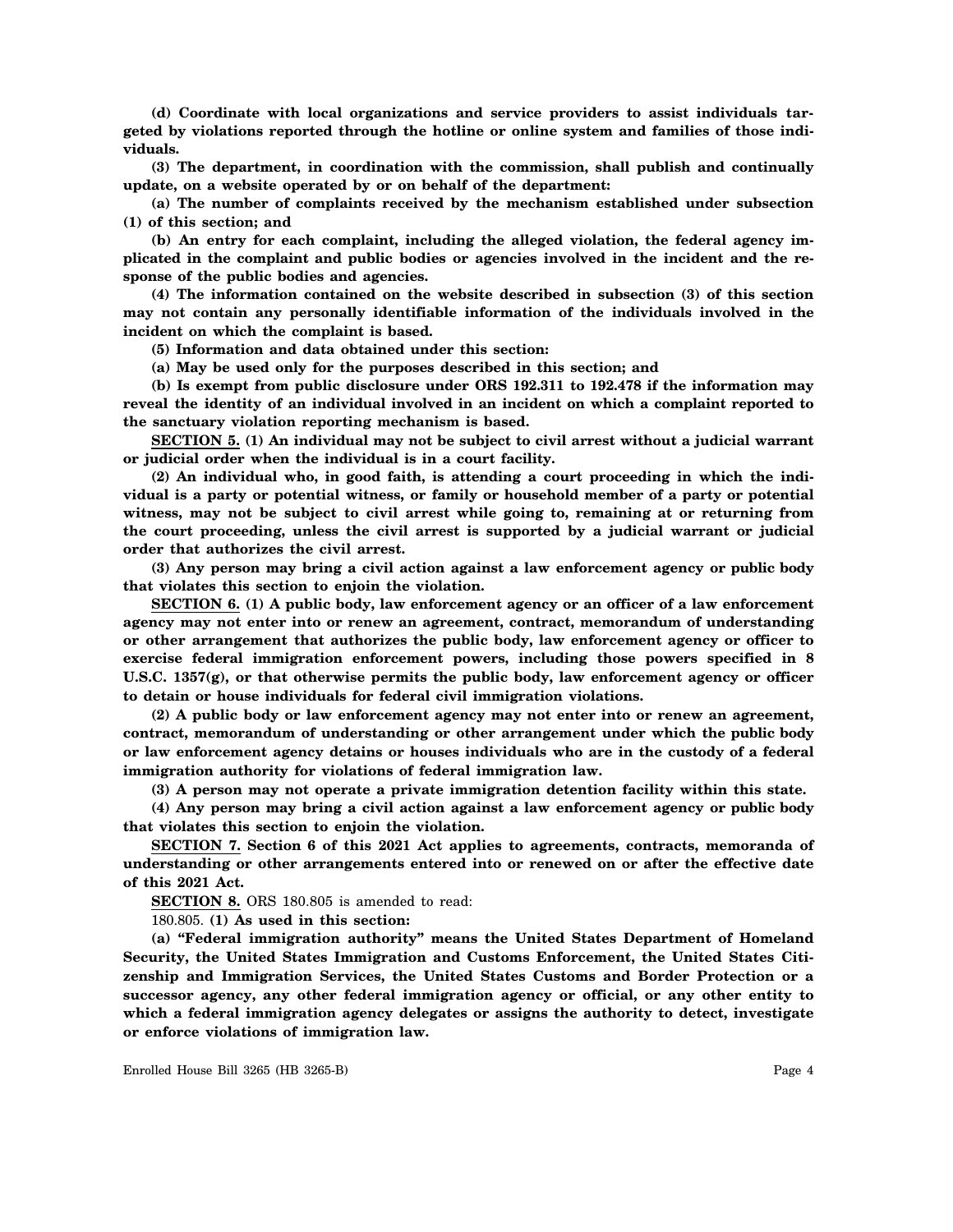**(b) "Information concerning a person's citizenship or immigration status" means information about whether a person is a citizen of the United States or has lawful authority to be present in the United States, either through a visa, a green card or another official documentation. The term does not include information consisting of a person's address, location, contact information, relatives, associates or other information that could lead to the detection or apprehension of the person.**

**(c) "Public body" has the meaning given that term in ORS 174.109.**

**(d) "Social media" has the meaning given that term in ORS 659A.330.**

[*(1)*] **(2)** Except as required by state or federal law, a public body may not disclose, for the purpose of enforcement of federal immigration laws, the following information concerning any person, whether current or otherwise:

(a) The person's address;

(b) The person's workplace or hours of work;

(c) The person's school or school hours;

(d) The person's contact information, including telephone number, electronic mail address or social media account information;

(e) The identity of known associates or relatives of the person;

(f) The date, time or location of the person's hearings, proceedings or appointments with the public body that are not matters of public record; or

(g) Information described in paragraphs (a) through (f) of this subsection with respect to known relatives or associates of the person.

[*(2)*] **(3)** Except as required by state or federal law, or as necessary to determine eligibility for a benefit a person is seeking, a public body may not inquire about or request information concerning a person's citizenship or immigration status.

 $[(3)(a)]$  (4)(a) If a public body collects information concerning a person's citizenship or immigration status, the public body [*may*] **shall** decline to disclose the information unless disclosure is required by:

(A) State or federal law;

(B) A court order; or

(C) A warrant authorized by a court.

(b) Nothing in this subsection:

(A) Prevents a person from obtaining records about the person or the person's dependents from a public body; or

(B) Authorizes a public body to withhold aggregated information that is not personally identifiable.

[*(4)*] **(5)** A public body shall, within six months of August 15, 2017, and every year thereafter, review the public body's confidentiality policies to ensure that the public body treats information concerning a person's citizenship or immigration status, and information described in subsection  $[(1)]$  (2) of this section, in a manner consistent with this section and ORS 180.810.

[*(5) Nothing in this section prohibits any public body from complying with a federal immigration authority as required by federal law.*]

[*(6) As used in this section:*]

[*(a) "Federal immigration authority" means the United States Department of Homeland Security, the United States Immigration and Customs Enforcement, the United States Citizenship and Immigration Services or a successor agency, any other federal immigration agency or official, or any other entity to which a federal immigration agency delegates or assigns the authority to detect, investigate or enforce violations of immigration law.*]

[*(b) "Information concerning a person's citizenship or immigration status" means information about whether a person is a citizen of the United States or has lawful authority to be present in the United States, either through a visa, a green card or another official documentation. The term does not include information consisting of a person's address, location, contact information, relatives, associates or other information that could lead to the detection or apprehension of the person.*]

Enrolled House Bill 3265 (HB 3265-B) Page 5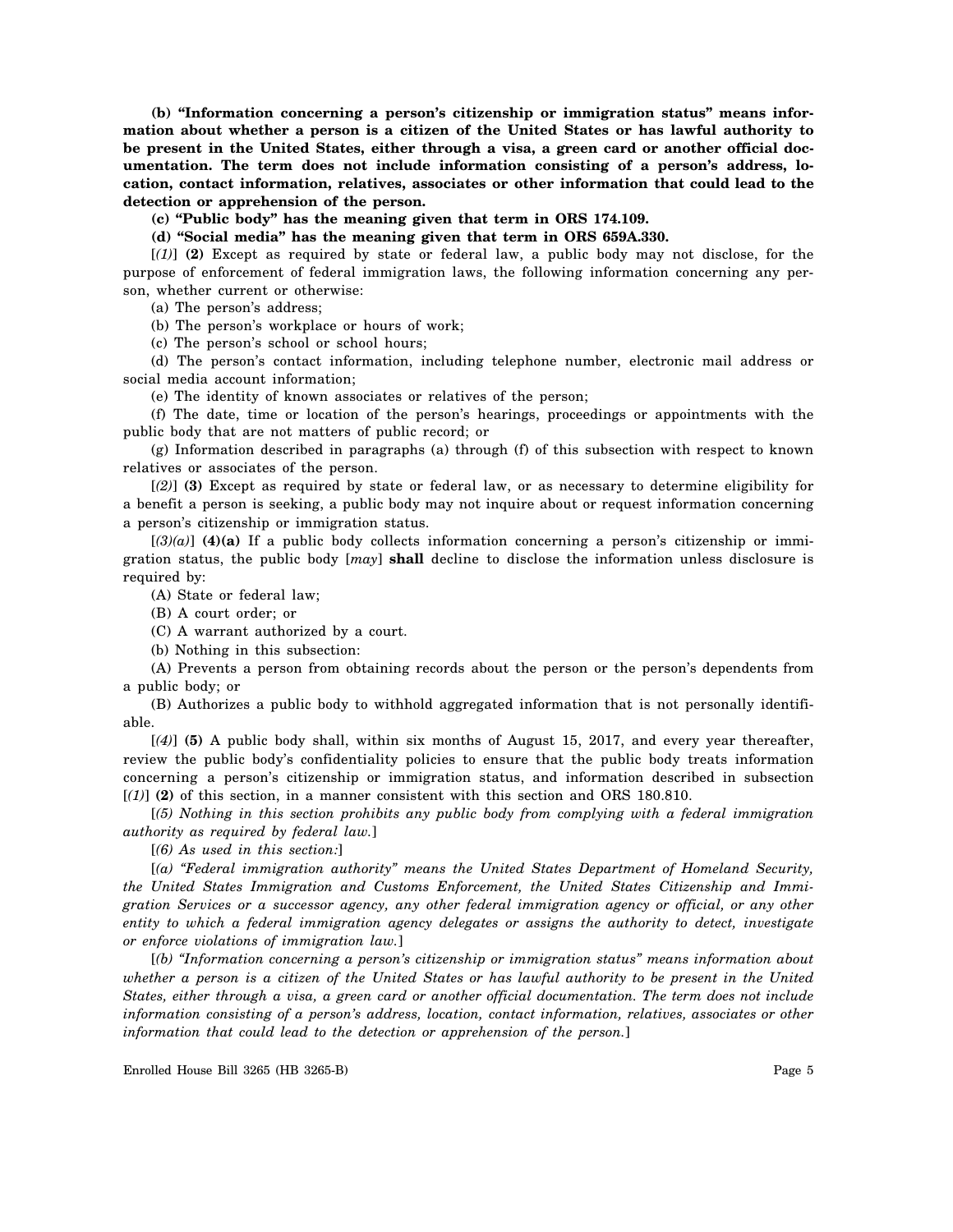[*(c) "Public body" has the meaning given that term in ORS 174.109.*]

[*(d) "Social media" has the meaning given that term in ORS 659A.330.*]

**(6) Any person may bring a civil action against a law enforcement agency or public body that violates subsection (2) or (3) of this section to enjoin the violation.**

**SECTION 9.** ORS 181A.820 is amended to read:

181A.820. **(1) As used in this section:**

**(a) "Federal immigration authority" has the meaning given that term in ORS 180.805.**

**(b) "Warrant of arrest" has the meaning given that term in ORS 131.005.**

[*(1)*] **(2)** [*No*] **A** law enforcement agency [*of the State of Oregon or of any political subdivision of the state shall*] **may not** use agency moneys, equipment or personnel for the purpose of detecting or apprehending persons [*whose only violation of law is that they are persons of foreign citizenship present in the United States in violation of*] **for the purpose of enforcing** federal immigration laws.

**(3) A law enforcement agency may not enter into a formal or informal agreement with a federal immigration authority relating to the detention of a person described in subsection (2) of this section.**

[*(2)*] **(4)** Notwithstanding subsection [*(1)*] **(2)** of this section, a law enforcement agency may exchange information with [*United States Immigration and Customs Enforcement, United States Citizenship and Immigration Services and United States Customs and Border Protection*] **a federal immigration authority** in order to[*:*]

[*(a) Verify the immigration status of a person if the person is arrested for any criminal offense; or*]

[*(b)*] request criminal investigation information with reference to persons named in records of [*United States Immigration and Customs Enforcement, United States Citizenship and Immigration Services or United States Customs and Border Protection*] **the federal immigration authority**.

[*(3)*] **(5)** Notwithstanding subsection [*(1)*] **(2)** of this section, a law enforcement agency may arrest any person who:

(a) Is charged by the United States with a criminal violation of federal immigration laws under Title II of the Immigration and Nationality Act or 18 U.S.C. 1015, 1422 to 1429 or 1505; and

(b) Is subject to arrest for the crime pursuant to a warrant of arrest issued by a federal magistrate.

**(6) Any person may bring a civil action against a law enforcement agency that violates subsection (2) or (3) of this section to enjoin the violation.**

[*(4)*] **(7)** For purposes of subsection [*(1)*] **(2) or (3)** of this section, the Bureau of Labor and Industries is not a law enforcement agency.

[*(5) As used in this section, "warrant of arrest" has the meaning given that term in ORS 131.005.*]

**SECTION 10. In addition to and not in lieu of any other appropriation, there is appropriated to the Department of Justice, for the biennium beginning July 1, 2021, out of the General Fund, the amount of \$905,071, for the purposes of carrying out sections 3 and 4 of this 2021 Act.**

**SECTION 11. This 2021 Act being necessary for the immediate preservation of the public peace, health and safety, an emergency is declared to exist, and this 2021 Act takes effect on its passage.**